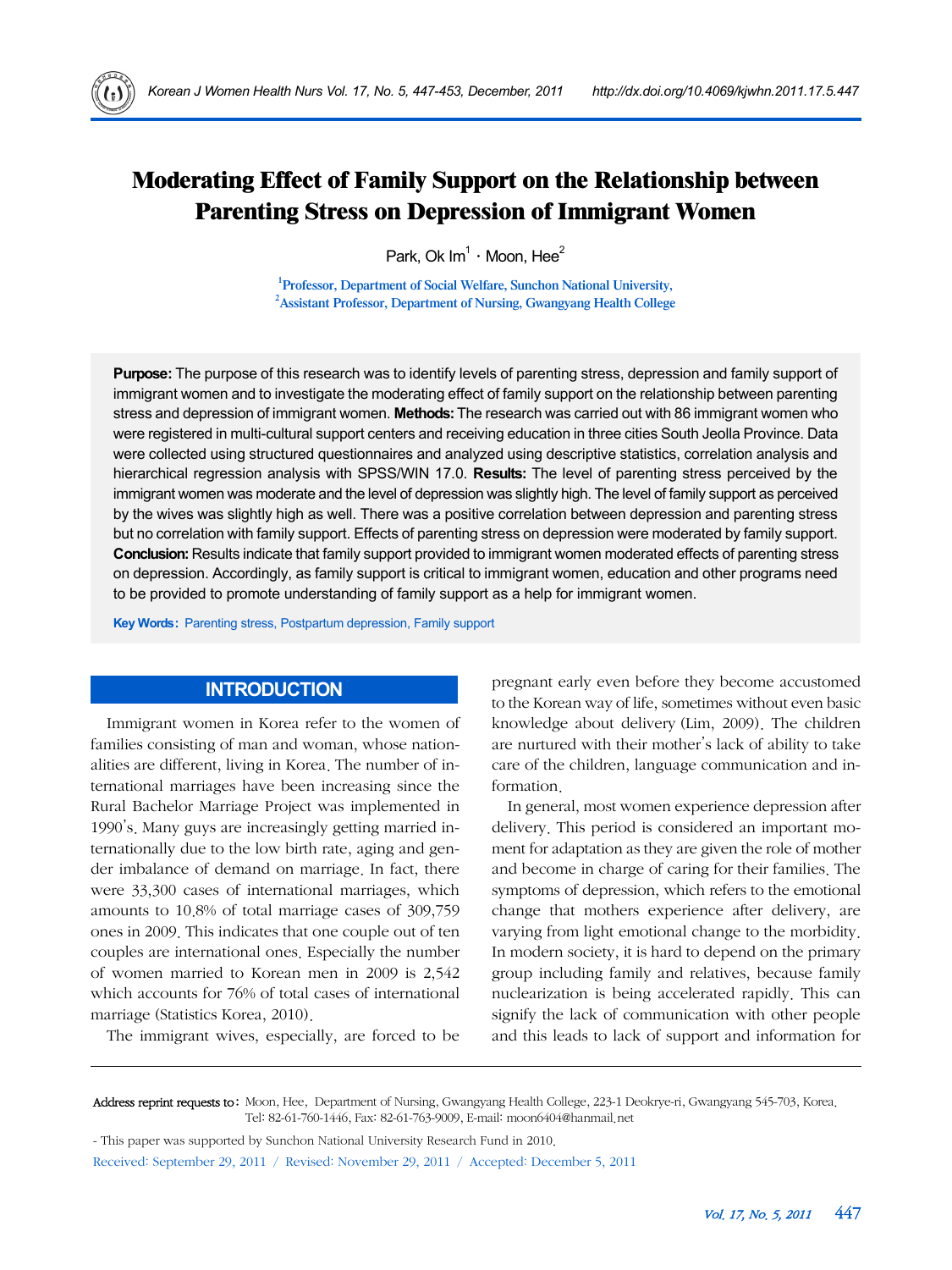successful role adaptation as a mother. Hence, they are embarrassed and become depressed. This increases the mobility rate of disease of depression after delivery. The postpartum after delivery should be considered as an important phenomenon as it affects not only the women themselves but also the growth and personality development of the children and the husband (Choi, 2005).

The research on depression conducted so far dealt with the relationship between postpartum and adaptation of maternal identity, postpartum and parenting stress, the relationship between postpartum and social support. Among them, parenting stress, especially, is considered as the most affective variable related to depression. Parenting stress occurs in a specific situation which can occur while a family system is being developed. Delivery itself can give stress on women as it can be seen as an important period of life in which the women are given maternal identity and responsibility as a mother. Parents experience stress related to parenting due to the innate characteristics of their children, themselves and the feature of relationship between parents and children (Koniak-Griffin, Logsdon, Hines-Martin, & Turner, 2006). Cho and Yang (2001) argued that there is a positive correlation between depression and parenting stress. And Ahn and Oh (2006) found that parenting stress affects depression mostly through analyzing the causes of depression. The research conducted by Kwon, Kim, Kim and Jang (2006) also support the argument on the effect of parenting stress on depression as the most effective variable on such symptom.

In addition, social support is essential after delivery and during parenting as these are critical moments not only for the women and but also for their families and the social support is generated mostly by the members of the families (Kim, 2008). Family can be seen as the primary environment for human and as the root of stability and support. It protects and supports the members of a family both collectively and individually. Therefore, the support from family is an important social basis for a person to overcome difficulties in his/ her life. Many studies verified that the support from family helps a person's psychological stabilization, overcome frustration and fosters the ability to sort out problems so that this support moderates the level of depression (Park, 1985). The research of Lim (2010) indicates that family support decreases the level of depression after delivery and Cho and Yang (2001) found negative correlation between family support

and depression and this showed that family support is a variable which is related to depression.

Immigrant wives experience various health problems due to pregnancy shortly after marriage, delivery, puerperium and cultural differences. According to Jeong et al. (2009), it took immigrant wives about 7 months to get pregnant. This means that they conceived before they became used to Korean society. And because most of them conceived for the first time they seem to experience various problems after delivery due to lack of information about delivery process and ability for self-nursing. Most of the studies on immigrant wives dealt with the category of cultural adaptation and its related stress, marriage satisfaction and family conflict or health problems occurring in the process of understanding Korean culture, but they rarely dealt with the depression.

This paper, accordingly, investigates the level of parenting stress, family support and depression of immigrant women and verifies the moderating effect of family support on the relationship between parenting stress and depression.

# **METHODS**

#### A. Research Design

This is a descriptive research which has been conducted with immigrant women to examine the level and correlation between parenting stress, depression and family support. And it is to investigate whether family support works as a variable controls the relationship between parenting stress and depression as well.

#### B. Research Subject

This research has been conducted on immigrant women, who are registered in multi cultural family support centers in three cities South Jeolla Province and are receiving education, from countries, which accounts for high proportion of immigrant wives in Korea, including Philippines, Vietnam, and China. In previous studies it is revealed that immigrant women were psychologically unstable mostly between one and two years after they came to Korea (Koo, 2007). Hence, this research has been conducted on the immigrant wives those who live in Korea for more than two years and gave birth to their children before thirty six months at least. To collect data, researchers visited multi-cultural family support center and explain the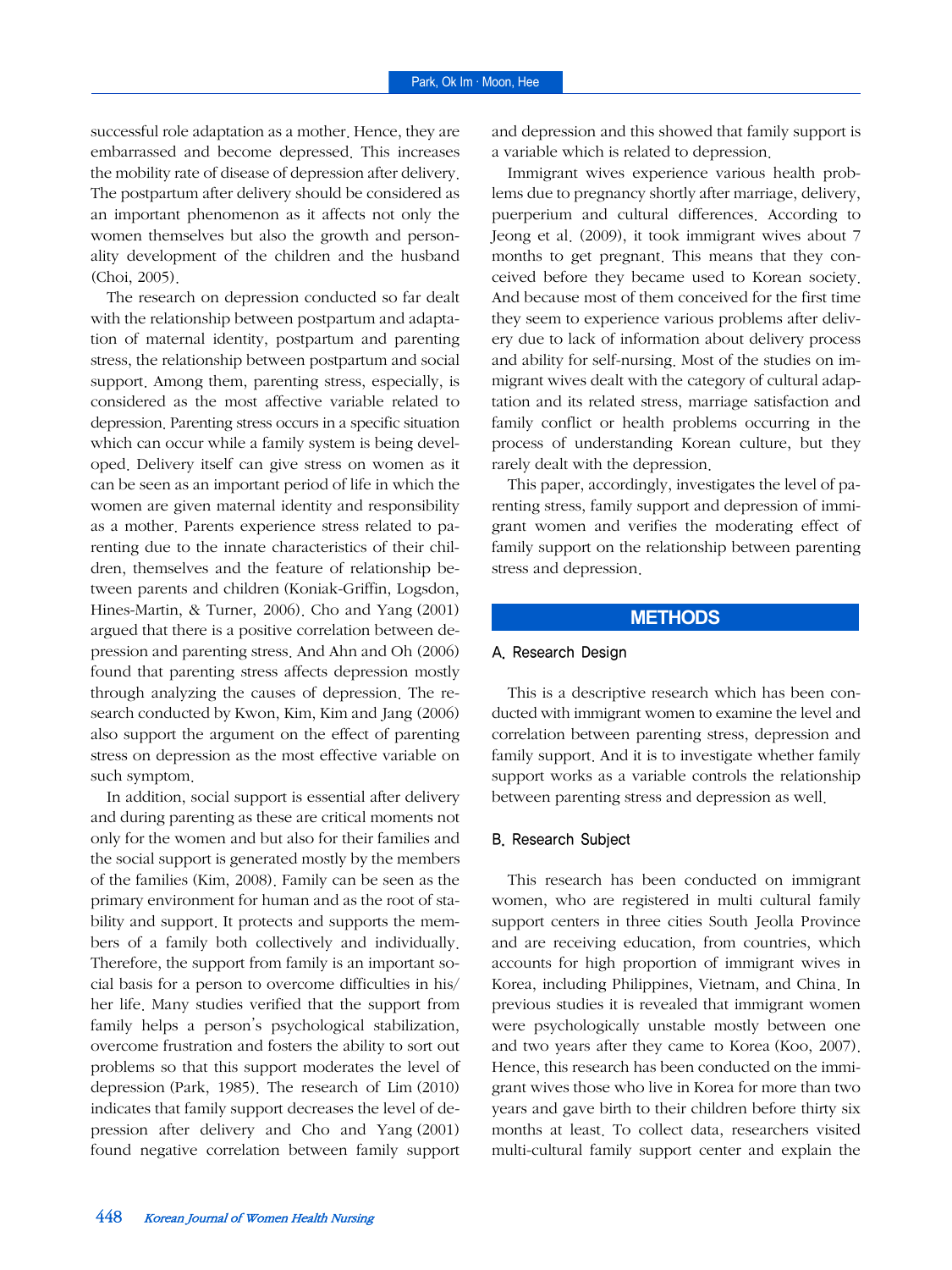purpose of this research and how to fill in the questionnaire. If they understood the contents, they have been asked to sign on informed consent and fill in the questionnaire on the spot and the completed ones have been collected directly. The number of participants has been calculated by using G\*Power 3.1 program. The minimum sample size analyzed by regression analysis with significance level is .05, power is 90%. effect size is .15 and 2 predictor variable was 88. 90 participants, in total, have been selected in total incase of desquamation. 4 participants of them have been dropped out hence, this research has been proceeded with 86 participants in total. Data collection has been conducted from the 10th to the 30th of June 2010.

#### C. Instrument

The questionnaire for this research has been translated by translator of multi-cultural family center to Filipino, Vietnamese and Chinese.

Depression has been measured by using Kim's (2006) translation version of research method developed by Cox, Holden and Sagovsky (1987). Each item consists of four Likert scale of which scores are from 1 for mere to 4 for severe, the higher the score the severer the symptom. The reliability was Cronbach's  $\alpha$  = 73.

To investigate parenting stress, Kim (1998) used a modified PSI (Parenting Stress Index) which consisted of thirty five items and were developed by Abidin (1990). Each item consists of four Likert scales. Scores range from 1 for mere to 5 for severe. The higher the score the higher the parent's stress caused by parenting. The reliability in this research was Cronbach's  $\alpha = .87$ .

To investigate family support, the twelve positive items United Nations Development Program project was used, which has been moderated by Park's (1985) social support scale and used by Kim (2005). Family support includes love, understanding, encouraging, faith, concern, information related to problem solving, required money, commodity, compliments, and recognition which the woman feels from her family. Each item consists of four Likert scale of which scores range from 1 for mere to 4 for severe, the higher the score the higher the level of family support. The reliability in this research was Cronbach's  $\alpha = 90$ .

#### D. Statistical analysis

Statistical analysis has been conducted on the collected data using SPSS/WIN 17.0 program. The demographic characteristics of research subjects have been analyzed based on the frequency of participants and its percentage. The degrees of parenting stress, depression and family support have been analyzed using mean and standard deviation. The correlation between parenting stress, depression and family support has been calculated by using Pearson's Correlation Coefficient. Hierarchical regression analysis has been used to examine the effect of family support and the linkage between parenting stress and depression of the participants.

# **RESULTS**

#### A. The Demographic Characteristics of Immigrant Women

The demographic characteristics of participants are indicated in Table 1. It has been found that the average age of husbands of immigrant wives is 42.3 years old. This is higher than their wives which is 27.9 years old. The number of participants who graduated high school accounts for 50.0%, middle school is 30.2% and college or further education 16.3%. 79.1% of immigrant wives do not have jobs and 72.1% of their husbands are farmers, fisherman and forestry workers. The average wage of husbands between one million and two million won accounts for 48.8%, less than one million accounts for 25.6%, two million and 3 million won accounts for 15.1%. 69.8% of the immigrants' wives have one child, 29.1% of them have two children. 74.4% of them had their children by natural delivery.

## B. Parenting Stress, Depression and Family Support of Immigrant Women

The degrees of parenting stress, depression and family support of immigrant wives are indicated in Table 2. The degree of parenting stress of the immigrant wives was 2.56 out of 5, that of postpartum was 2.85 out of 4, which is relatively high. In addition, degree of family support felt by immigrant wives was 3.17 out of 5 which is relatively high. The correlation between variables of immigrant wives is indicated in Table 3. The relationship between depression and parenting stress was positive  $(r=.43, p<.01)$  and there was no relationship with family support found.

# C. The Moderating Effect of Family Support on the Effect of Parenting Stress on depression

Hierarchical regression analysis has been conducted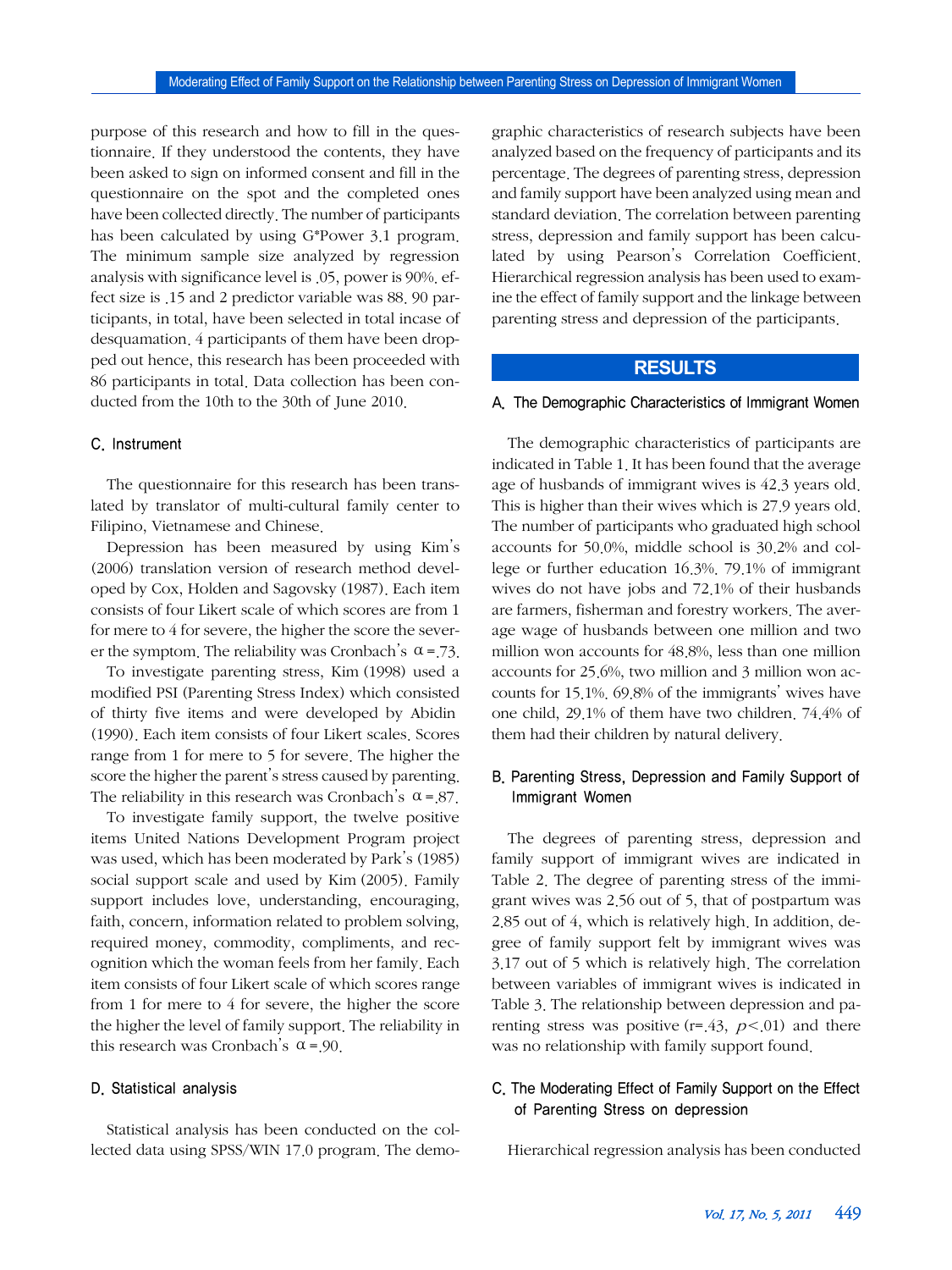| Characteristics        | Categories              | n (%)     |
|------------------------|-------------------------|-----------|
| Age (year)             | $\leq$ 25               | 28 (32.6) |
|                        | $26 - 30$               | 36 (41.9) |
|                        | $31 - 35$               | 15(17.4)  |
|                        | $\geq 36$               | 7(8.1)    |
| Spouse age (year)      | $\leq 40$               | 33 (38.4) |
|                        | $41 - 45$               | 37 (43.0) |
|                        | $46 - 50$               | 11(12,8)  |
|                        | $\geq 51$               | 5(5,8)    |
| Education              | Elementary school       | 3(3.5)    |
|                        | Middle school           | 26(30.2)  |
|                        | High school             | 43 (50.0) |
|                        | Over college            | 14(16,3)  |
| Spouse education       | Elementary school       | 4(4,7)    |
|                        | Middle school           | 9(10.5)   |
|                        | High school             | 55 (64.0) |
|                        | Over college            | 18 (20.9) |
| Job                    | Yes                     | 18 (20.9) |
|                        | No                      | 68 (79.1) |
| Spouse job             | AFF                     | 62(72,1)  |
|                        | White color job         | 5(5.8)    |
|                        | Public officer          | 3(3.5)    |
|                        | Commerce business       | 9(10,5)   |
|                        | Transportation business | 7(8,1)    |
| Average monthly        | $\leq 100$              | 22(25,6)  |
| income                 | $101 - 200$             | 42 (48.8) |
| $(10,000 \text{ won})$ | $201 - 300$             | 13(15,1)  |
|                        | $\geq 301$              | 9(10.5)   |
| Number of children     | 1 person                | 60(69.8)  |
|                        | 2 people                | 25(29.1)  |
|                        | 3 people                | 1(1,2)    |
| Delivery               | Natural birth           | 64 (74.4) |
|                        | Cesarean section        | 22(25,6)  |

**Table 1.** Demographic Characteristics of the Subjects (N=86)

AFF=agriculture, fishery, and forestry.

**Table 2.** Mean and Standard Deviation of Variables

| Variables        | $M \pm SD$      |
|------------------|-----------------|
| Parenting stress | $2,56 \pm 0.64$ |
| Depression       | $2.85 \pm 0.69$ |
| Family support   | $3.17 \pm 0.64$ |

to investigate the effect of family support on parenting stress and depression. The analysis consists of three steps and they are as follows. Firstly, the analysis applied to the independent variable on dependent

| <b>Variables</b> | Parenting<br>stress | Depression | Family<br>support |
|------------------|---------------------|------------|-------------------|
| Parenting stress |                     |            |                   |
| Depression       | 427***              |            |                   |
| Family support   | $-.098$             | $-.237*$   |                   |
|                  |                     |            |                   |

 ${}^*p$  < .05;  ${}^*{}^*p$  < .001.

variable. Secondly, the same process is conducted on dependent and moderating variables about dependent variable. Finally, the hierarchical regression analysis is applied to dependent and moderating variable and interaction between them to compare increased  $R^2$ . If the results are statistically significant, the moderating effect is verified.

As a result of the hierarchical regression conducted on depression as the dependent variable and on parenting stress as the moderating variable, the interaction between parenting stress, family support has increased and this has been compared to the increased  $R^2$ . As indicated in Table 4, the result showed that  $R^2$ has increased from .22 to .34 and  $\Delta R^2$  was 12 which was significant at  $p < .001$ . This may indicate that the relationship between parenting stress and depression is moderated by family support. That is to say, the level of depression and parenting stress together is moderated by the degree of family support.

# **DISCUSSION**

In this article, the effect of family support on the degree of depression, parenting stress, family support and the relationship between parenting stress and depression have been investigated. The results indicated that family support moderates the influence of parenting stress on depression and the details are as follows.

The level of parenting stress felt by immigrant women was normal. This sort of stress was caused by embarrassment and frustration resulted from general communication in a new environment (Crnic & Greenberg, 1990). The immigrant wives experience more parenting stress as they have difficulties caused by new language, way of thinking, life style, and religion. In addition, the women do not have personal time as they nurture their children. They also lack confidence as a mother and are burdened by their motherly responsibility (Buultjens & Lianputtong, 2007). Hence, they seek emotional support but they are not accustomed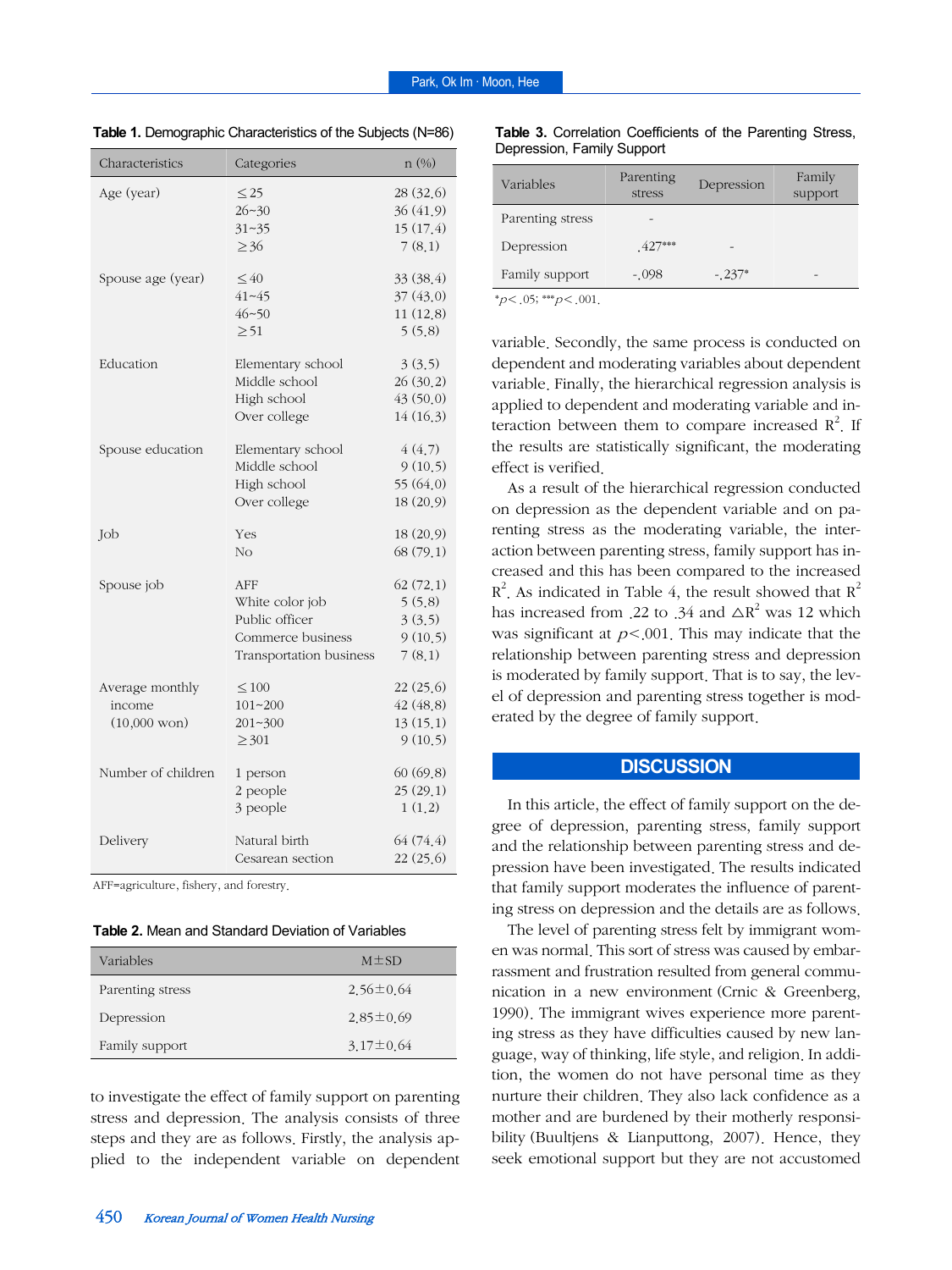| Dependent variables | Categories                        | B        | β        | $R^2$   | $\Delta R^2$ |
|---------------------|-----------------------------------|----------|----------|---------|--------------|
| Depression          | Step 1                            |          |          | $.22**$ |              |
|                     | Parenting stress                  | 0.495    | 0.461    |         |              |
|                     | Family support                    | $-0.291$ | $-0.269$ |         |              |
|                     | Step 2                            |          |          | $.34**$ | $.12***$     |
|                     | Parenting stress                  | 2.304    | 2.144    |         |              |
|                     | Family support                    | 0.995    | 0.922    |         |              |
|                     | Parenting stress x family support | $-0.618$ | $-2,202$ |         |              |

**Table 4.** Moderating Effect of Family Support on the Relationship between Parenting Stress and Depression

 $^{**}p<.01, ^{***}p<.001.$ 

to the new family and social environment (Kim, 2010) this leads to difficulties in interacting with their children and parenting stress.

The level of depression felt by immigrant wives was relatively high. Women are concerned by their health do so in the social context they belong to as they have deep relationship with the society and culture they belong to. The concern for women's health, accordingly, needs to be understood in the light of their entire living environment (Kim & Kim, 2008). Many immigrant wives have problems caused by difficulties in communication, cultural differences, different social values and way of thinking. The unsorted problems cause problems with their mental health including depression (Yang & Kim, 2007). A research conducted by Lim (2011) to investigate the level of depression of immigrant women indicated that the wives have mere depression as a whole. However, the mini mental state exam conducted by the Ministry of Health and Welfare showed a different result. They found that the level of depression felt by immigrant wives was higher than that of the general public. There needs to be further research on depression as it is affected by various elements such as staying period and psychological stability of the person.

The level of family support felt by immigrant wives was relatively high. The immigrant wives have difficulties, especially, with communicating in a new language. Communication is a critical element for the wives to become accustomed to the new society and to form relationship with other people. The difficulties in communication not only impede communication itself but also cause secondary problems. Communication plays an important role in sorting out conflicts and fostering intimacy (Kim, 2007). Therefore, the difficulties of immigrant wives in communication causes problems in forming intimacy with other member of the family and this can badly influence the level of family support felt by the wives as they are not admitted as a proper member of the family by the other members.

The correlation between parenting stress, depression and family support appeared to be positive and there was no correlation with family support. The level of postpartum increases as the women experiences incidents which can cause stresses. Parenting stress is one of the main stresses a woman experiences after delivery and this is related to depression (Jeon, 1990). This is similar to the result of the research conducted by Ahn and Oh (2006) that the variable related to postpartum is parenting stress. Nurturing children causes the woman to be psychologically depressed. The woman feels she is an inappropriate mother which causes difficulties in caring for their children (Jeong et al., 2009). In addition, it has been expected that delivery and parenting will influence the development of family relationship not as an incident of the woman. However, there was no linkage found between family support and depression, which was similar to the result of research conducted by Goh (2009) and Kim & Kim (2008). In contrast the research conducted by Lim (2011) and Cho and Yang (2001) showed negative correlation between partner support and depression hence, there needs to be further research in this area.

Family support has been found to moderate the effect of parenting stress on depression. The depression of immigrant women is affected by various difficulties they have living in Korea. Especially, the level of depression of immigrant wives can increase due to rapid changes in environment and loss of their basis. Therefore, family support is important to them (Nam & Ahn, 2011). In addition family support can prevent de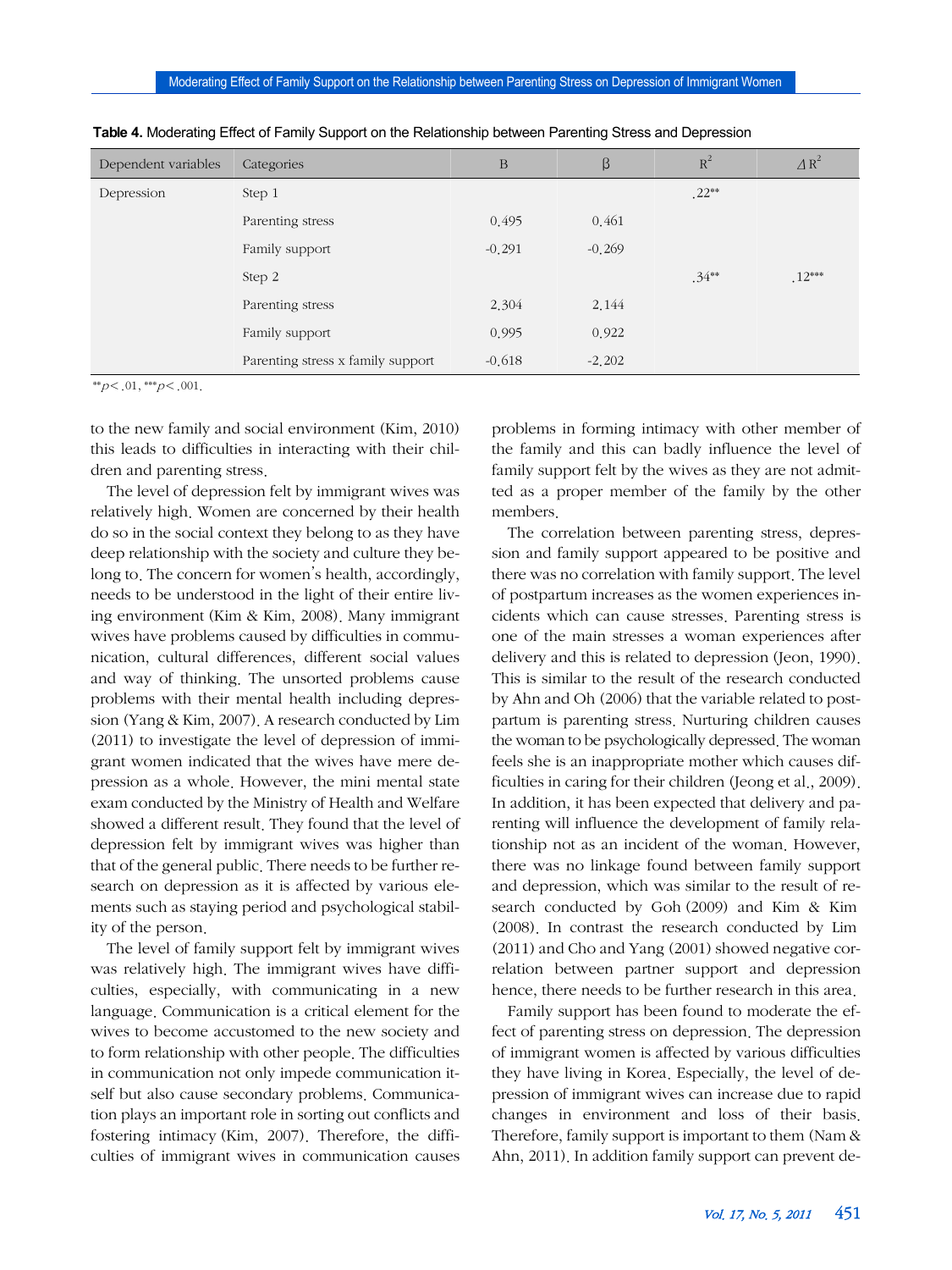pression, even if the immigrant women are overstressed by parenting. The primary living space of the majority of immigrant wives is their families and their husbands. Husbands are the most important supporters of the wives when they have difficulties. According to Seong (2009), Husbands and family members are the primary supporters of the wives. Hence, there needs to be further research on family members as an important element for fostering support for the wives.

# **CONCLUSION**

This research has been conducted on immigrant women to investigate the degree and linkage between parenting stress, depression and family support. And whether family support plays a role as moderating variable in relationship between parenting stress and depression has been examined. The result of this research showed that immigrant women are stressed parenting their children and increased parenting stress can cause depression. However, family support provided to immigrant women appeared to moderate the effect of parenting stress on depression. Finally, it may be hard for immigrant wives to receive support from other people as they lack a social network and family support. These are important elements for them. Hence, education or other programs are needed to understand and help the immigrant women.

### **REFERENCES**

- Abidin, R. R. (1990). Parenting Stress Index: Professional Manual (3rd ed.). Odessa, FL: Psychological Assessment Resources.
- Ahn, O. S., & Oh, O. W. (2006). Relationship among postpartum depression, parenting stress and self-esteem in mothers during puerperium. Journal of the Korean Society of Maternal and Child Health, 10(1), 58-68.
- Buultjens, M., & Liamputtong, P. (2007). When giving life starts to take the life out of you: womens experiences of depression after childbirth. Midwifery, 23(1), 77-91.
- Cho, B. H., & Yang, M. S. (2001). Relationship between postpartum depression and parenting stress of mother with infant. Research Institute of Science for Human Life, 5(1), 79-87.
- Choi, Y. S. (2005). Relationship between maternal role adaptation and postpartum depression in early postpartum mothers. Journal of Korean Clinical Nursing Research, 8, 113-124.
- Cox, J., Holden, J., & Sagovsky, R. (1987). Detection of postnatal depression: Development of the 10-item edinburgh postnatal depression scale. British Journal of Medical Psychiatry, 150, 782-786.
- Crnic, K. A., & Greenberg, M. T. (1990). Minor parenting stresses with young children. Child Development, 61, 1628-1637.
- Goh, E. J. (2009). Relevance of stress for cultural adaptation, domestic violence, social support, self-esteem and posttraumatic stress to psychological health of female migrants throught international marriage. Unpublished master's thesis, Chonnam National University, Gwangju.
- Jeon, J. A. (1990). The effect of postpartum stress and social network on postpartum depression. Unpublished master's thesis, Korea University, Seoul.
- Jeong, G. H., Koh, H. J., Kim, K. S., Kim, S. H., Park, H. S., Lee, Y. S., et al. (2009). A survey on health management of during pregnancy, childbirth, and the postpartum of immigrant women in a multi-cultural family. Korean Journal of Women Health Nursing, 15(4), 261-269.
- Kim, D. H. (1998). A comparative study on the parenting stress between the mothers of normal children and those of low birth weight. Unpublished master's thesis, Yonsei University, Seoul.
- Kim, E. S. (2005). A study on stress coping methods of the mental disorder. Unpublished master's thesis, Ewha Womans University, Seoul.
- Kim, J. I. (2006). A validation study on the translated Korean version of the Edinburgh postnatal depression scale. Korean Journal of Women Health Nursing, 12(3), 204-209.
- Kim, J. Y., & Kim, J. K. (2008). Psycho-social predicting factors model of postpartum depression. Korean Journal of Health Psychology, 13(1), 111-140.
- Kim, K. O. (2010). A Study on the influence factors to social integration of foreign wives. Unpublished master's thesis, Mokpo National University, Mokpo.
- Kim, H. S. (2008). International marriage migrant women in Korea. Korean Journal of Women Health Nursing, 14(4), 248-256.
- Kim, O. N. (2007). Mental health of immigrant women in rural communities. Korean Journal of Family Welfare, 12(3), 47-73.
- Koniak-Griffin, R., Logsdon, M. C., Hines-Martin, V., & Turner, C. C. (2006). Contemporary mothering in a diverse society. Journal of Obstetric, Gynecologic, and Neonatal Nursing, 35(5), 671-678.
- Koo, C. S. (2007). Study on the interracially married female immigrant`s adaptation of multicultural family. Korean Journal of Family Social Work, 20, 319-359.
- Kwon, M. K., Kim, H. W., Kim, N. S., & Jang, J. A. (2006). Postpartum depression and maternal role confidence, parenting stress, and infant temperament in mothers of young infants. Journal of Korean Academy of Child Health Nursing, 12(3), 314-321.
- Lim, H. S. (2009). The experience of transition in pregnancy and childbirth among the married immigrant women in Korea. Unpublished master's thesis, Ewha Womans University, Seoul.
- Lim, J. M. (2011). Impact of socio-psychological factors on